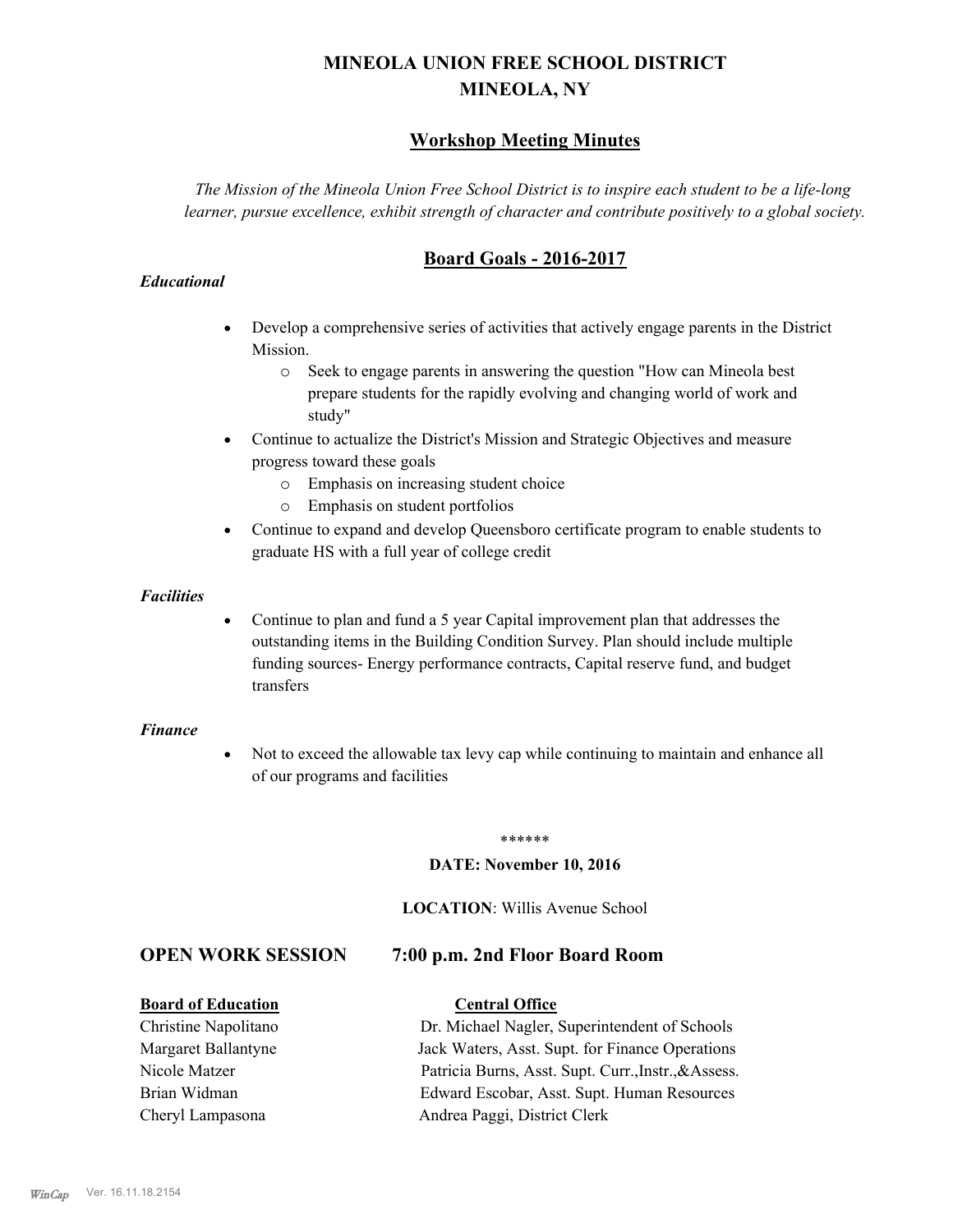**A. Call to Order- 7:00 pm B. Pledge of Allegiance C. Reading of Mission-** Nicole Matzer

**D. Moment of Silent Meditation**

#### **E. Dais & Visitor Introductions**

After the dais introductions, Christine Napolitano acknowledged all of the visitors present tonight. Dr. Nagler asked Mr. Escobar to introduce tonight's first guests. Mr. Escobar reminded everyone that at each BOE workshop meeting, we will be honoring students from the district. Tonight's honorees are the top 10 students from this year's senior class. Mr. Escobar stated that not only do these students possess excellence in academics but each of them participate in many extra-curricular activities as well. He stated tonight we recognize both the students and their parents. High School Principal Dr. Smith and the Board honored these students, who were characterized as hard-working, compassionate, ambitious, humble and kind. The top 10 students include: Valedictorian- Sandra Pinto, Salutatorian- Elizabeth Ryan, Zachary Sloan, Serena Berger, Erica Sze-Tu, Jillian Palma, Michelle VandeStouwe, Gabriella Martinez, David Lee and Reesa Reni. Ms. Napolitano expressed how proud the Board is of these students; she thanked them for their grit and determination and for how well they represent the District. Dr. Nagler stated that he loves this recognition program because it helps us to remember "why we do what we do". He also thanked these students for representing the District so well.

Next, Mr. Escobar stated that there was another individual being honored tonight. He introduced Martha Haesloop, from the We Care Association, the charitable organization of the Nassau County Bar Association. She was here tonight to present an award to Eileen Burke, High School Student Service Center advisor, for all of her hard work for this organization. Ms. Haesloop stated that she has known Ms. Burke for five years and they could not raise all of the funds or do all of the work that they do without Mrs. Burke and the student volunteers. She added that they are always impressed with the caliber of the students and added that Mrs. Burke has truly helped mold them into confident and professional students. She presented Ms. Burke with a plaque and flowers. Mrs. Burke thanked We Cares and stated that she is just a representative of the Student Service Center. She stated that lawyers are good role models for the students.

There was one final presentation this evening by Dr. Smith. He stated that October 24-28th was School Board Member Appreciation week. Dr. Smith presented each of the Board members with an engraved mustang and a mug; both of which were fabricated in the High School FAB Lab.

\*At this time there was a brief pause in the meeting for photos.

### **F. High School Student Organization Report**

Tonight's Student Organization report was by Danny Pires. He started by congratulating the class Valedictorian and Salutatorian. According to Danny, it is not easy to be part of the top 10 in the class and this year the students were separated by less than a point. He also acknowledged the many hours of student service hours that have been put in by this year's graduating class. Danny listed some of the volunteer activities: lunch bunch, computeers, nursing home visits, peer tutoring, Habitat for Humanity, Pasta Dinner, the INN and for the 8th graders- eight ways to service. The High School has raised \$800 for Haiti. There is a collection for the Thanksgiving Drive going on this week at the High School. The Key club raised funds to ship candy to soldiers in Operation Gratitude. Mr. Fretz, teacher and veteran will be talking to students about this charity and its importance to soldiers. The On the Spot Admission sessions have started at the High School and there are eight local colleges involved. Danny gave an update of fall sports: Boys Varsity Soccer was in the county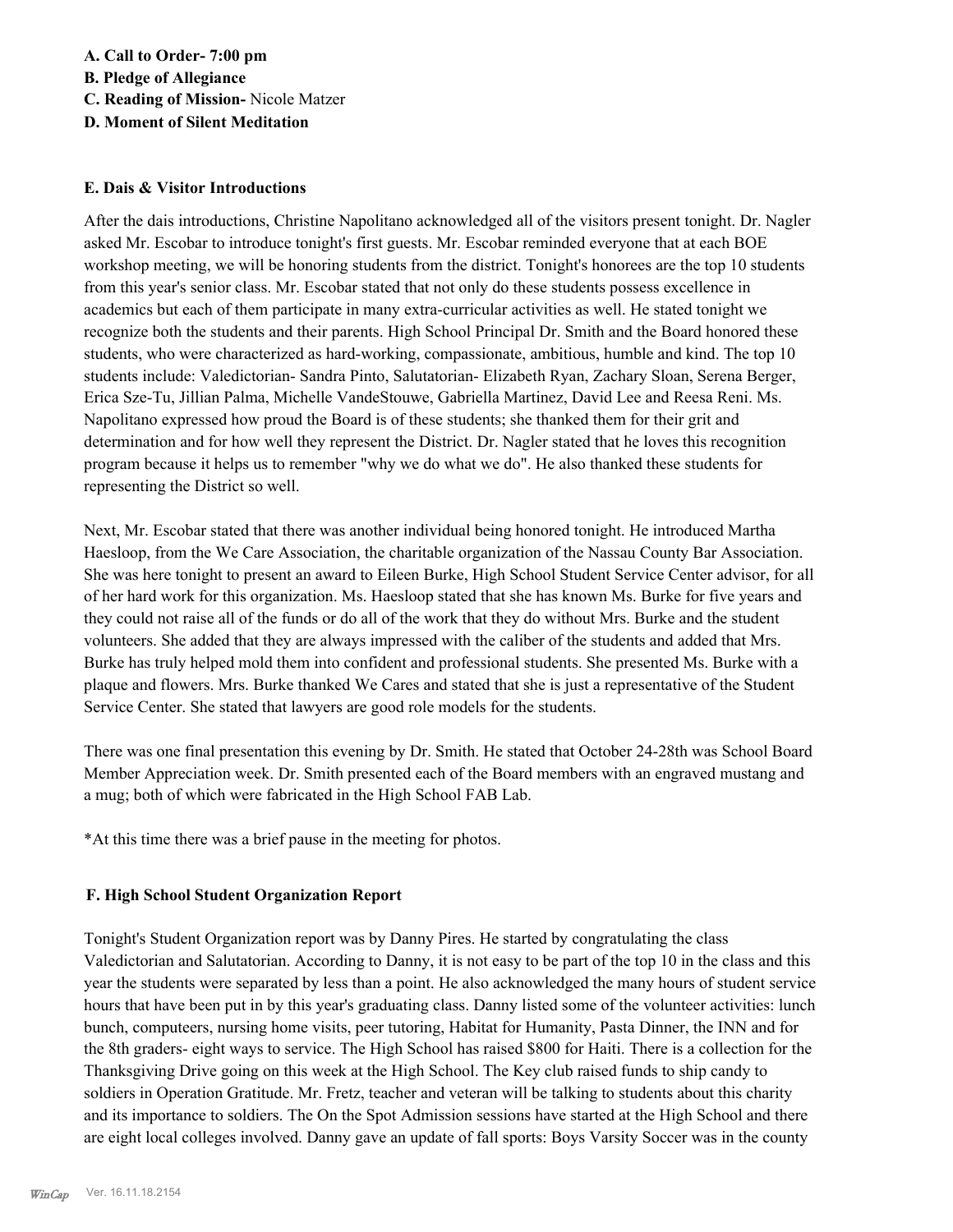semi-finals and won their conference; Girls Volleyball was second in the county and Girls Varsity Soccer won their conference. Winter sports begin on 11/7. The fall drama production is "The Miracle Worker"- 11/18 and 11/19. The Board thanked Danny for his report and Ms. Napolitano commented on the thoroughness of his reports.

### **G. BOE Reports**

#### **a. Comments from Board Trustees**

Nicole Matzer congratulated Mr. Owens on successfully moving the Home Show indoors due to the bad weather and added that it was no easy task. She stated that the Stony Brook University Band was fabulous. The Marching Band went to their final competition at the Carrier Dome in Syracuse University. This was a rebuilding year for the Marching Band and they did very well. The Middle School E Waste event was very successful. Ms. Matzer enjoyed the NYSSBA Annual Convention in Buffalo and felt that it had a different tone this year. Nicole Matzer stated that she came back with many ideas for the district. She attended the Barnes and Noble Mini-Maker event and saw the teachers and students from Hampton and Meadow. Nicole Matzer also attended the High School PTSA Paint Night. She is looking forward to attending "The Miracle Worker".

Cheryl Lampasona expressed congratulations to the Girls Volleyball team. She attended the Mini-Maker event at Barnes and Noble. Ms. Lampasona was very impressed with how much the students know. She was also very impressed with how they interact socially with one another. Ms. Lampasona stated that Hampton Street raised money for Haiti with a fun event for students. She attended the Halloween events at Hampton and Jackson.

Brian Widman congratulated the Marching Band on their performance at the Home Show and in Syracuse. He volunteered at the home show and had a great time. Mr. Widman was able to see the performance by the Stony Brook University Band. The Hampton Street PTA meeting was well attended. He sent his congratulations to the Boys and Girls Soccer teams and the Girls Volleyball team.

Margaret Ballantyne enjoyed the Home Show. She reported that the NYSSBA convention was very good this year. Dr. Ballantyne enjoys the opportunity to meet with representatives from other school districts to see what is happening in their schools. Dr. Ballantyne attended the I pad night and stated that it was fabulous. These events are important parts of the mission statement to be "life-long learner". She enjoyed reading at Hampton Street and stated that the children are always amazed when she reads to them in Spanish. Dr. Ballantyne reported that she had a few great visits to the High School and Middle School. She reported that there was a great deal of creative learning taking place. She is very proud of the teams that made the playoffs. Dr. Ballantyne was thankful for the E waste event. She expressed her thanks to all of the Veterans. Finally, she wished everyone a Happy Thanksgiving and reminded people to shop locally at the small businesses. These businesses are very generous to all of our schools throughout the year.

#### **b. Comments from Board President**

Christine Napolitano reported that she found the NYSSBA Convention very interesting this year. She enjoys being able to compare what is going on at each of the other school districts. Ms. Napolitano stated that for the first time Mineola presented at a session of the convention. Dr. Nagler and Dr. Ballantyne presented on "digital badges". Christine Napolitano expressed her thanks to Dr. Smith for recognizing the Board for their work. She reminded everyone that this is a volunteer position and not all other School Board members go into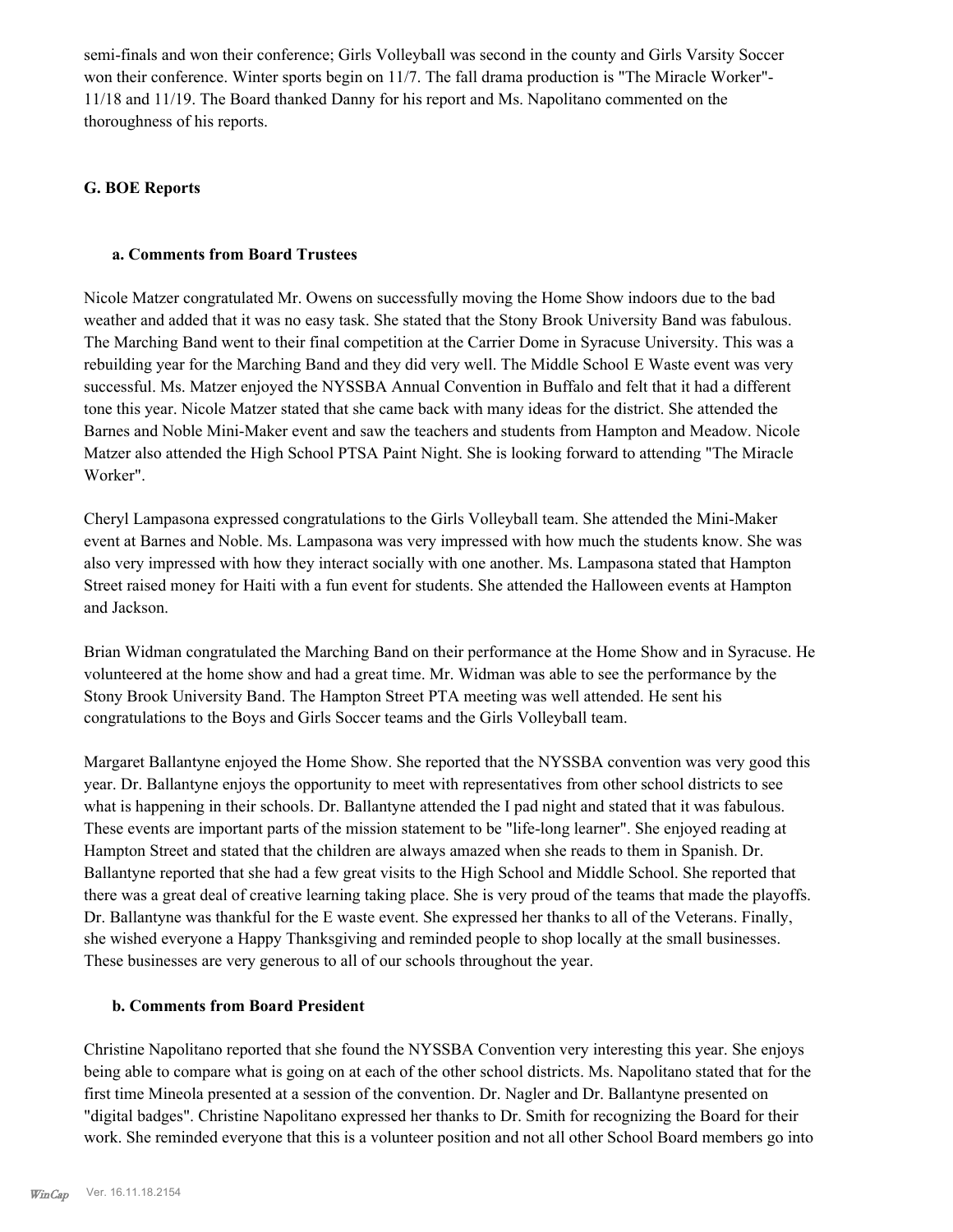the schools and attend as many events as they do in Mineola. Ms. Napolitano stated that she is very proud and appreciative of all this Board does.

#### **c. Comments from Superintendent**

Dr. Nagler reported that at the last minute prior to the E Waste event at the Middle School, the company that had previously worked with Mineola on this event decided that they wanted to charge the school. Dr. Nagler wanted express his thanks to Two Brothers Scrap Metal for stepping in to donate the container to the district to ensure proper disposal. The Superintendent gave a brief update on projects at the High School: the mezzanines in the music room and the finishing touches in the FAB lab are almost totally complete. Dr. Nagler stated that he wanted to give a shout out to Mr. Owens for a job well done in moving the Home Show indoors due to bad weather. Dr. Nagler also took time to recognize the Board and all that they do. He stated that when the Board Members visit the schools, the teachers and staff are not notified ahead of time. He wants the Board to see what really takes place on a daily basis. Dr. Nagler stated that he is also looking forward to attending "The Miracle Worker" at the High School. Dr. Nagler stated that Mr. Desire, IL, had asked for permission to raise funds for Haiti. He told Dr. Nagler that \$250 would help replace a roof for a family. He reported that money was raised at Hampton Street and the High School and added that this community is very generous and always empathetic to others.

#### **H. Old Business**

There was no old business this evening.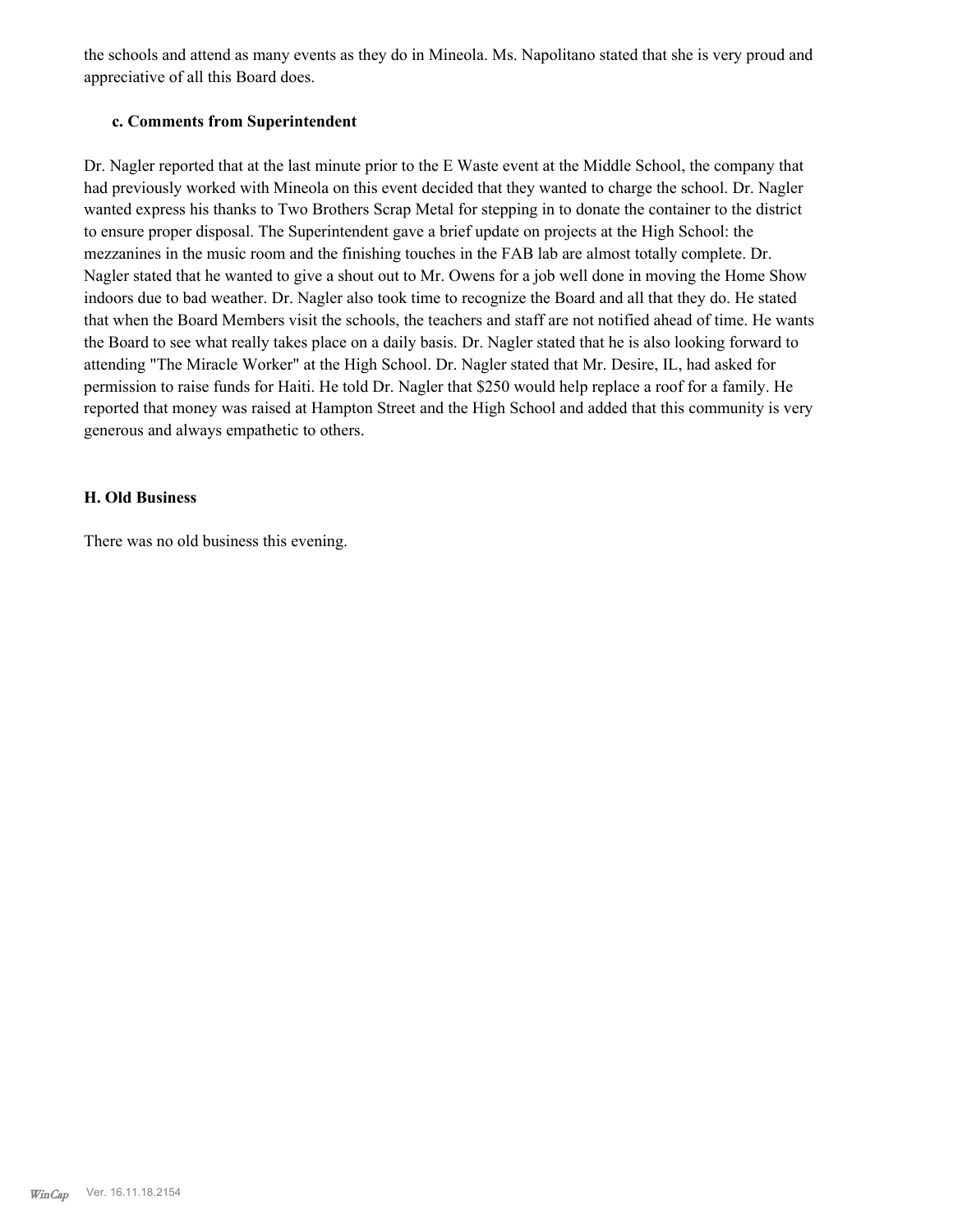### **I. New Business**

Brian Widman stated that a neighbor asked him about a letter from the County Executive regarding a Cold War Veteran's Property Tax Exemption and asked the Superintendent for an explanation. He referred the question to Jack Waters who stated that the District also received this letter. According to Mr. Waters, school districts have until December 31 to authorize and adopt this legislation by formal resolution. If this is adopted by the District, it will affect the 2017-2018 school taxes, not this school year. Mr. Waters stated that there would be approximately 60 families in the Mineola school District eligible for this exemption. He stated that he ran some number to determine the effect this exemption would have on the rest of the community. Based upon the numbers, the exemption would cost other tax payers an additional \$4.00 to \$7.00. There will be a resolution on the next Board agenda.

Margaret Ballantyne stated she has started the process of reviewing the suggested policy revisions for this school year from Erie 1 BOCES. She stated that there are a total of 35 policies and suggested that the Board can begin the process of adopting these revisions in January. Dr. Nagler and the Board were in agreement. Dr. Nagler stated that there is a conflict on the school calendar and requested that the Board Meeting scheduled for 2/2/17 be changed to 1/26/17. The Board was in agreement and the district clerk will make the change on the website. Dr. Nagler stated that the first reading of the revised policies could take place at the first meeting in January and adopted on January 26th.

Brian Widman made a suggestion regarding volunteers for the upcoming 1st Lego League Qualifying Tournament in January. He feels that it would be helpful for organizers to determine how many judges and volunteers are needed and then to get the information out to the community along with directions on how to become a certified judge. Dr. Nagler was in agreement and stated that many volunteers are needed. He added that on 3/11, Mineola will again be hosting the Rube Goldberg competition and volunteers will also be needed for that event.

### Public Comments:

At this point in the meeting, Christine Napolitano acknowledged people here wishing to voice some public comments. She asked for the Board's permission to allow the public comment to take place at this point. Ms. Napolitano reminded everyone that in order to speak they must come to the podium. The first speaker was a student, Maya Narvekar, who currently attends Mineola High School and serves as Junior Class President. She stated that she was here this evening to request that the Superintendent and the Board of Education recognize on the school calendar, the Indian holiday of Diwali (the festival of lights). Ms. Narvekar was asking for a day off for students to celebrate with their families. Ms. Napolitano asked how this holiday can best be recognized. Maya was joined at the podium by her mother in order to respond to Ms. Napolitano. Divya Narvekar stated that recognizing Diwali would allow for families to celebrate together and not have to rush around after school. The Superintendent responded and explained that the issue with making Diwali another day off in the school calendar can be problematic. He explained that by law we are required to have a certain amount of school days and some years in order to achieve this, school has started before Labor Day. Dr. Nagler stated that as a compromise, he would be willing to offer the following: Diwali would now be listed on the school calendar; for students whose families chose to take the day off to observe Diwali, this would be counted as an excused absence and finally teachers would be instructed that no tests or assignments could be given on Diwali. This would allow families to enjoy their holiday, without the stress of the children missing tests/ assignments. The group of individuals at the meeting felt this compromise was fair and acceptable. Dr. Nagler and the Board committed to each of these things. There was no further discussion.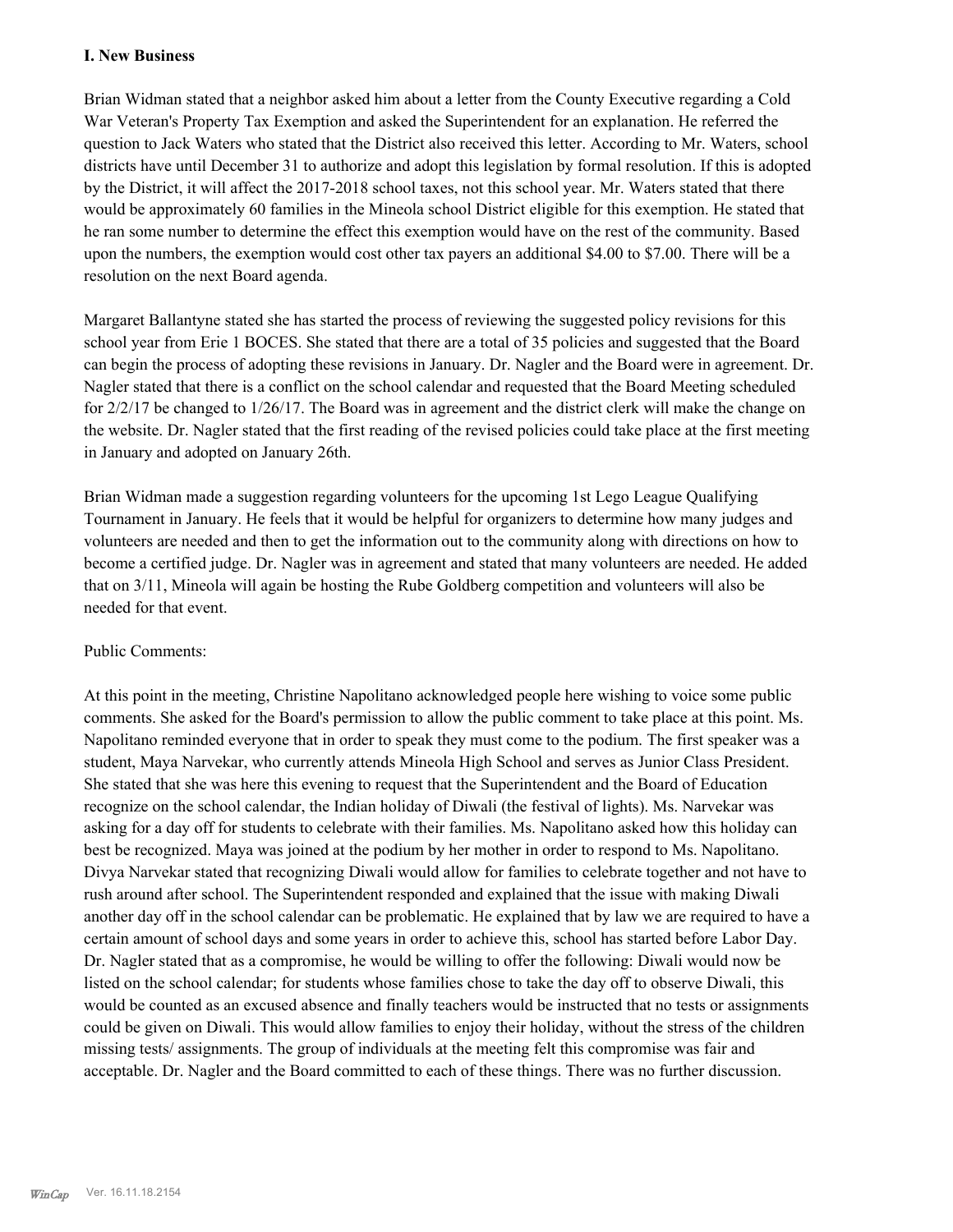#### **J. Consensus Agenda**

**RESOLUTION # 27 - BE IT RESOLVED** that the Board of Education approves the consensus agenda items J.1.a. through J.7.b., as presented.

| <b>Motion:</b> | Nicole Matzer                                                            |     |    |
|----------------|--------------------------------------------------------------------------|-----|----|
| Second:        | Cheryl Lampasona                                                         |     |    |
| Yes:           | Cheryl Lampasona<br>Brian Widman<br>Nicole Matzer<br>Margaret Ballantyne | No: | N0 |
|                | Christine Napolitano                                                     |     |    |

**Passed:** Yes

### 1. **Accepting of Minutes**

That the Board of Education accepts the minutes of the October 20, 2016 Business Meeting as presented. a.

## 2. **Instruction**

- a. Resignation(s)
- That the Board of Education accepts the resignation of Daniela Cavalieri, Speech Teacher, effective November 20, 2016. 1.

## b. Leave(s) of Absence/Medical

- That the Board of Education approves a Medical Leave of Absence to Lisa Applewhite, Science Teacher, using accumulated sick days, starting November 30, 2016. 1.
- That the Board of Education approves a Medical Leave of Absence to Marjorie Buttgereit, Elemenary Teacher, using accumulated sick days, starting October 31, 2016. 2.
- That the Board of Education approves a Medical Leave of Absence to Anne McAree, Health Teacher, using accumulated sick days, starting Novemer 4, 2016. 3.
- That the Board of Education approves a Medical Leave of Absence to Kieran Molloy, ESL/SS Teacher, starting October 31, 2016. 4.

### c. Appointments Instruction

- That the Board of Education approves the appointment of Mark Bomser, to the position of part time/hourly paid teacher, effective September 1, 2016 with a salary of \$55.32 per hour. 1.
- That the Board of Education approves the appointment of Valerie Liese, to the position of part time/hourly paid teacher, effective September 1, 2016 with a salary of \$55.32 per hour. 2.
- That the Board of Education approves the appointment of Suzanne Sabatini, to the position of part time/hourly paid teacher, effective September 1, 2016 with a salary of \$55.32 per hour. 3.
- That the Board of Education approves the appointment of Licia McCarthy, to the position of Leave Replacment Elementary/ESL Teacher for Charyn Restituyo effective November 21, 2016 to January 31, 2017 with a salary of \$341.41 per day. 4.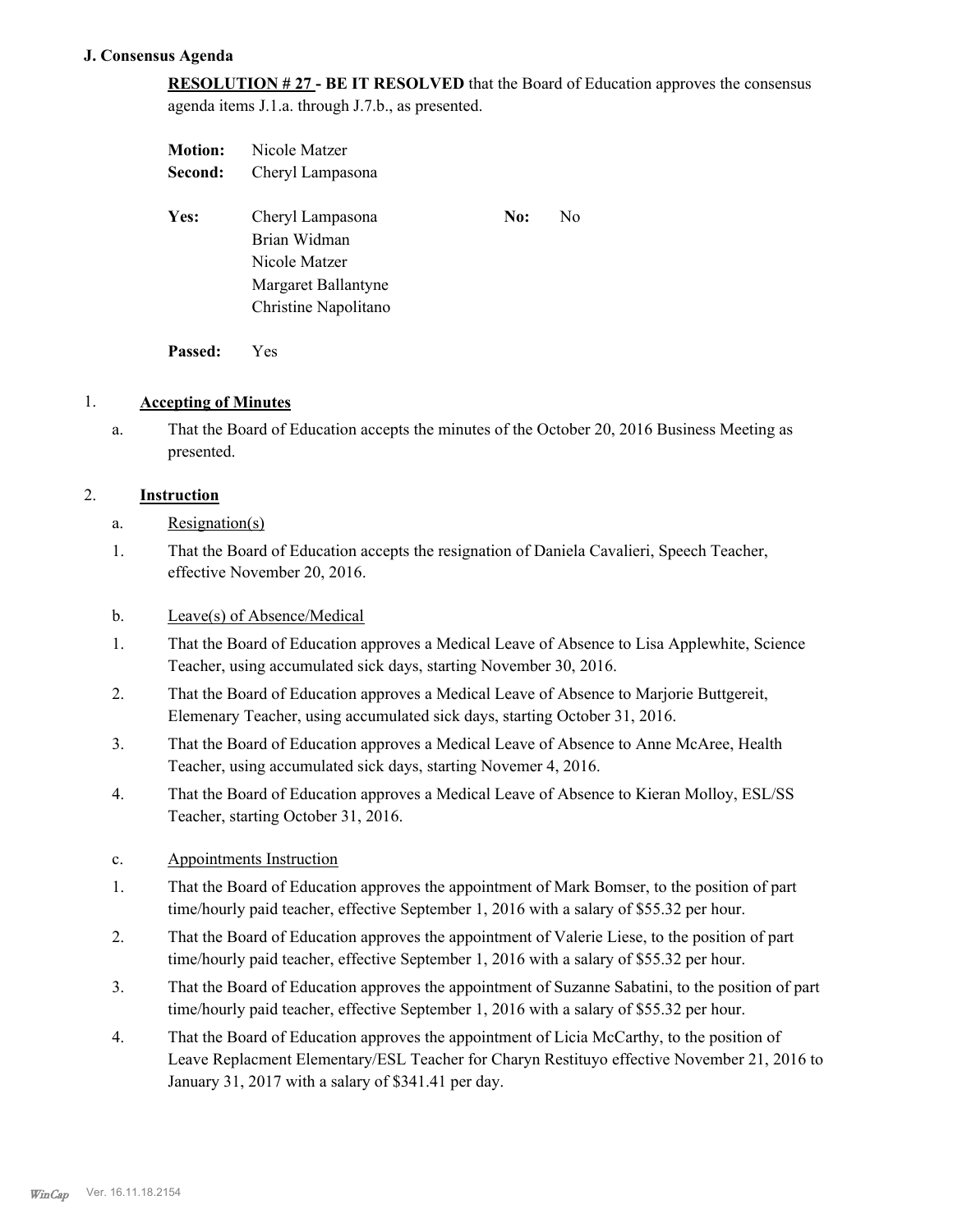That the Board of Education approves the appointment of Taylor Gabel, to the position of Leave Replacement for Karen Bendel, effective November 8, 2016. Salary: Days 1-45 \$130, Day 46 MA, Step 1, \$68,282. 5.

#### Appointment(s) Permanent Substitute Teachers d.

That the Board of Education approves the following individual(s) as Permanent Substitute Teacher(s) for the current school year, at a daily rate of \$100 for days 0-10, \$110 for days 11-20, \$120 for days 21-30, \$130 for day 31+, effective October 1st to May 31st.

# **EMPLOYEE NAME EMPLOYEE CERTIFICATION**

1. Daniel Bailey Physical Education & Health 2. Licia McCarthy PreK - Grade 6

#### Appointment(s) Coaches e.

That the Board of Education approves the appointment of the following coaches for the current school year:

| <b>POSITION</b>                   | <b>EMPLOYEE NAME</b> | <b>STEP</b>    | <b>STIPEND</b> |
|-----------------------------------|----------------------|----------------|----------------|
| <b>Basketball Boys Varsity</b>    | Ezra Elliott         | 3              | \$9,220.00     |
| Basketball Boys JV                | Jamie McAndrew       | 1              | \$4,941.00     |
| Basketball Boys 7th grade         | William DiGennaro    | 3              | \$5,401.00     |
| <b>Basketball Girls Varsity</b>   | Daniel Bailey        | 2              | \$8,192.00     |
| Basketball Girls JV               | Kelly Dempsey        | $\overline{2}$ | \$5,459.00     |
| Basketball Girls 7th grade        | William DiGennaro    | 3              | \$5,401.00     |
| Bowling Boys Varsity & JV         | Helmut Bohringer     | 3              | \$4,433.00     |
| Bowling Girls Varsity & JV        | Mark Miller          | 3              | \$4,433.00     |
| <b>Wrestling Varsity</b>          | Daniel Guido         | 3              | \$8,872.00     |
| Wrestling JV                      | Frank Massaro        | 3              | \$6,314.00     |
| <b>Wrestling Varisty Asst</b>     | Joseph Cerulli       | 3              | \$6,033.00     |
| Wrestling 7/8                     | Nicholas Tonini      | $\overline{2}$ | \$5,127.00     |
| Wrestling 7/8 Asst                | James Durso          | 1              | \$4,279.00     |
| Volleyball Girls 7th grade        | <b>Hilary Hunter</b> | 3              | \$4,788.00     |
| Volleyball Girls 8th grade        | Hyunah Park          | 3              | \$4,788.00     |
| <b>Track Girls Winter Varsity</b> | Thomas Leninger      | 3              | \$7,848.00     |
| <b>Track Boys Winter Varsity</b>  | John Fretz           | 3              | \$7,848.00     |
| Basketball Boys 8th grade         | Gregory Mayo         | 1              | \$4,276.00     |
| Basketball Girls 8th grade        | Karin Weidlein       | 1              | \$4,276.00     |
| <b>Track Winter Assistant</b>     | Brian Haber          | 1              | \$4,293.00     |

#### Mentorship Program g.

That the Board of Education approves the following Mentors to be paid \$2000 for the current school year:

EMPLOYEE NAME Frank Massaro Karen Curran Josiane Halilej Tracey Campbell Mary Owens Maria Navarra Andrea Romano Jodi Helming Laura Grassie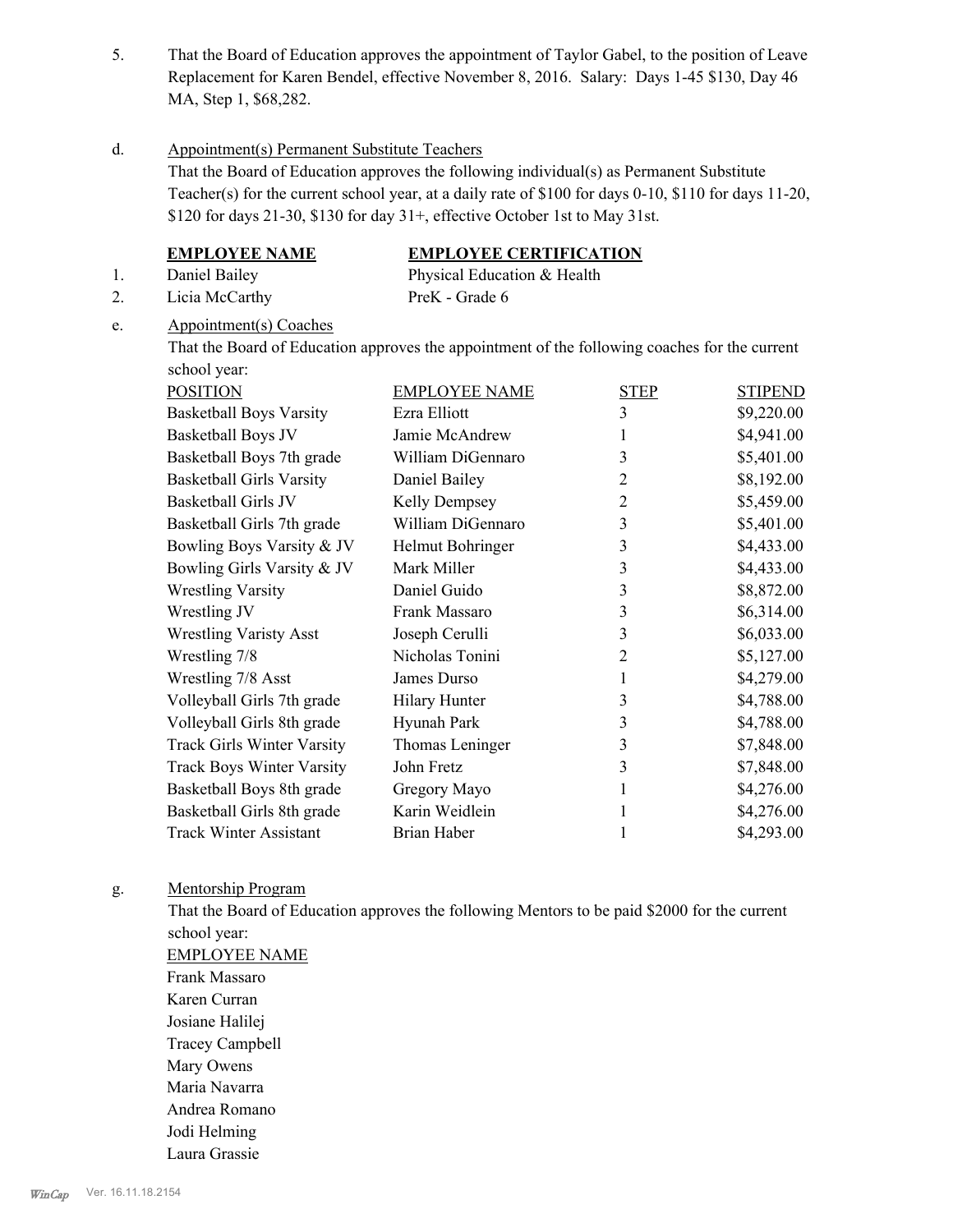EMPLOYEE NAME Jennifer Levi Matthew Deluca Denise Maynard

# 3. **Instruction: Committee on Special Education**

a. That the Board of Education approves the CSE/CPSE/SCSE recommendations for programs and services for students with IEPs for the time period from 6/1/16- 8/31/16. Please be advised that all of the parents have received the student's IEP and a copy of their DUE process rights.

# 4. **Instruction: Contracted**

a. That the Board of Education approves the Special Education Services Agreement between the Mineola UFSD and Garden City Public Schools for the 2016- 2017 school year.

b. That the Board of Education approves the Special Education Services Agreement between the Mineola UFSD and Westbury UFSD for the 2016- 2017 school year.

c. That the Board of Education approves the Special Education Services Agreement between the Mineola UFSD and Oyster Bay-East Norwich Central School for the 2016- 2017 school year.

d. That the Board of Education approves the Related Services Agreement between the Mineola UFSD and Metro Therapy Inc. for the 2016- 2017 school year.

# 5. **Instruction: Student Actions**

That the Board of Education approves the Athletic Placement Process request for the following students: a.

1. Phil Macchietto, 7th grade student, to compete on the Varsity Bowling Team for the 2016-2017 school year

2. Ezequiel Claros, 8th grade student, to compete on the Varsity Wrestling Team for the 2016- 2017 school year

# 6. **Civil Service**

- a. Appointments
- That the Board of Education approve the appointment of Marcela Bustamante to the position of part time, 1:1 Teacher Aide at Jackson Avenue School, effective November 7, 2016. Salary is \$14.37 on Step 2. 1.
- That the Board of Education approve the appointment of Susan Keogan, to the position of Registered Nurse, at the High School, to replace Andrea Murphy, effective November 1, 2016. Salary is \$47,157 on Step 2. 2.
- That the Board of Education approve the appointment of Paul Red Cloud-Owen, to the position of Bus Driver Substitute, effective October 24, 2016. Salary is \$22.46 per hour. 3.
- That the Board of Education approve the appointment of Lucia Schumann, to the position of part time Lunch Aide at Jackson Avenue School, effective November 7, 2016. Salary is \$13.95 per hour on Step 1. 4.
- That the Board of Education approve the appointment of Maria Crecco, to the position of Teacher Aid Substitute, effective November 11, 2016. Salary will be \$13.95 per hour. 5.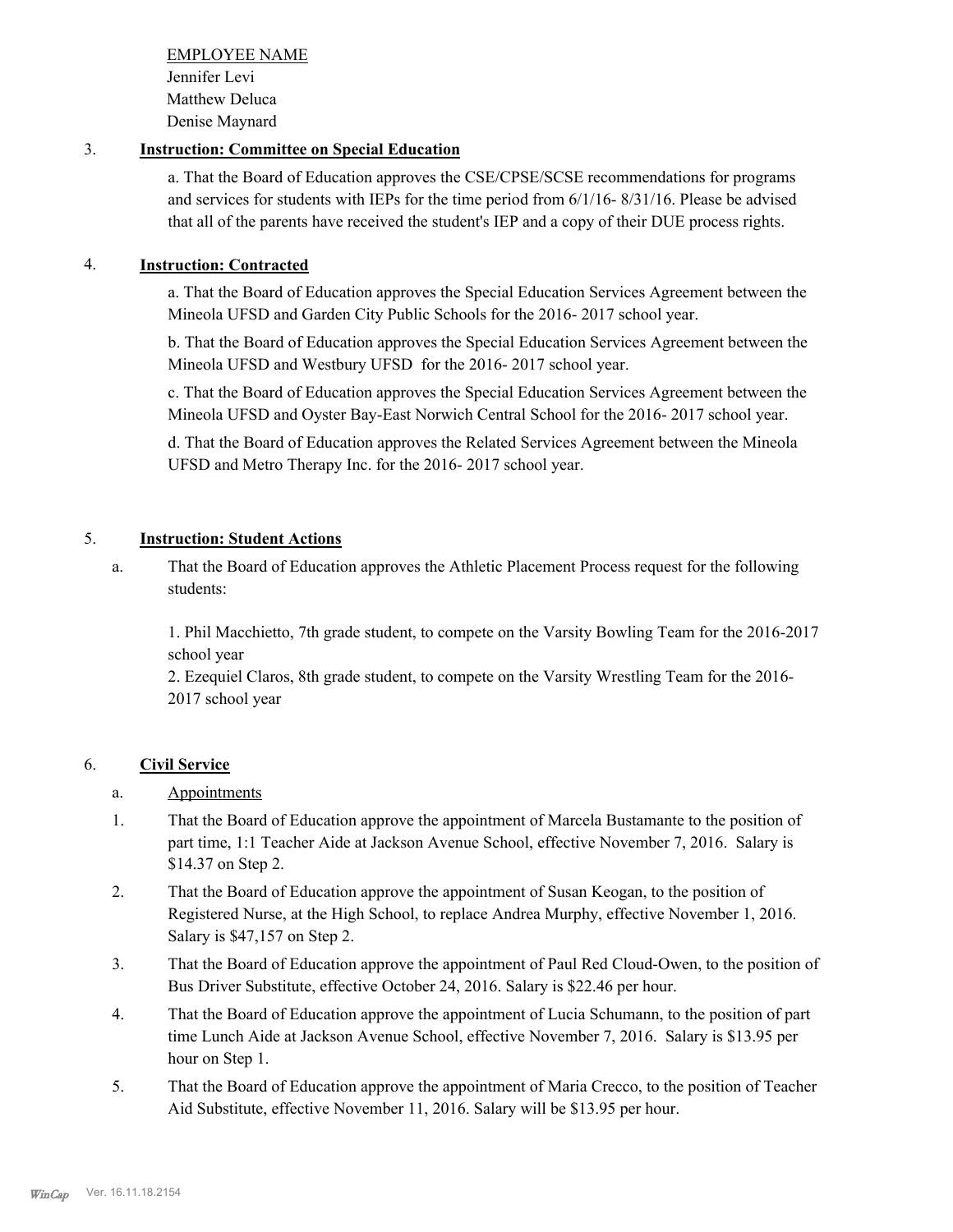- That the Board of Education approve the appointment of LaShonda Krokan, to the position of Teacher Aid Substitute, effective November 7, 2016. Salary will be \$13.95 per hour. 6.
- That the Board of Education approve the appointment of Kathleen Benedetti, to the position of Registered Nurse Substitute, effective November 11, 2016. Salary will be \$125 per day. 7.
- That the Board of Education approve the appointment of Jacqueline Estrema, to the position of Clerical Substitute, effective November 11, 2016. Salary will be \$15 per hour. 8.
- That the Board of Education approve the appointment of Jennifer Smith, to the position of part time Lunch Aide at Hampton Street School, to replace Rocio Barreto, effective November 11, 2016. Salary will be \$13.95 per hour on Step 1. 9.
- b. Leave(s) of Absence
- That the Board of Education approve a paid Medical Leave of Absence to Catherine Zito, 12 month Stenographic Secretary at the Middle School, due to surgery, effective November 1, 2016. Leave will be approximately 8 to12 weeks depending on her recovery. 1.
- That the Board of Education approve a paid Medical Leave of Absence to Lori Puma, 12 month Senior Typist Clerk at the Middle School, due to surgery, effective November 15, 2016. Leave will be approximately 6 weeks. 2.
- c. Resignation(s)
- That the Board of Education accept, with regret, the resignation of Donna Larose, Teacher Aide at Meadow Drive School, for the purpose of retirement, effective October 17, 2016. 1.
- d. Leave(s) of Absence
- That the Board of Education grant a request to Jessica Spetalas, part time Teacher Aide at Jackson Avenue School, for an Unpaid Medical Leave of Absence, effective October 12, 2016, until further notice. 1.
- That the Board of Education grant a request to Joaquim Farinhas, for an Unpaid Medical Leave of Absence, due to family illness, effective October 18, 2016 for approximately 25 days. 2.

### 7. **Other**

a. That the Board of Education of the Mineola UFSD approves entering an agreement for part-time accounting services at a rate of \$2800 per month with Keeping Your Books effective October 1, 2016 through June 30, 2017.

b. That the Board of Education of the Mineola UFSD accepts the donation of a used piano from Mrs. Marie DeSpirito for the High School Practice Music Room.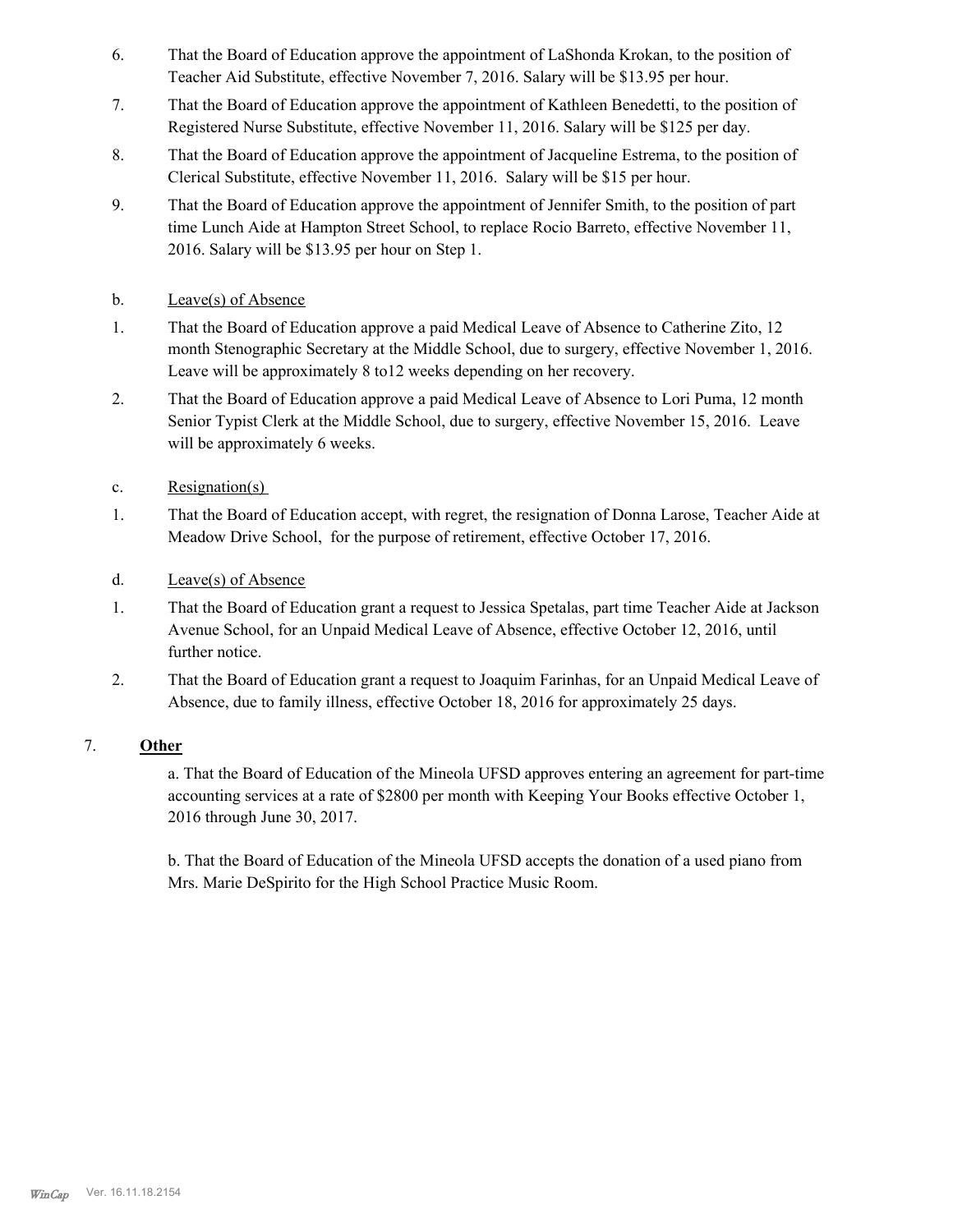## **Walk-On Agenda**

#### **Accept Fact Finder's Report**

**RESOLUTION # 28- BE IT RESOLVED** that upon review of the report issued by Fact-finder Rosemary A. Townley, Esq., dated November 7, 2016, in the Fact-finding between the Mineola Union Free School District and the Mineola Teachers Association, the Board of Trustees accepts the recommendations of the Fact-finder contained therein.

**Motion:** Margaret Ballantyne **Second:** Brian Widman

Discussion: The Superintendent explained that the negotiations with the Teachers' Association had gone to Fact-finding. The fact finder had reviewed all of the documentation and put together a report of her findings. He stated that with this resolution the Board is formally accepting the report.

| Yes: | Cheryl Lampasona     | No: | No. |
|------|----------------------|-----|-----|
|      | Brian Widman         |     |     |
|      | Nicole Matzer        |     |     |
|      | Margaret Ballantyne  |     |     |
|      | Christine Napolitano |     |     |

**Passed:** Yes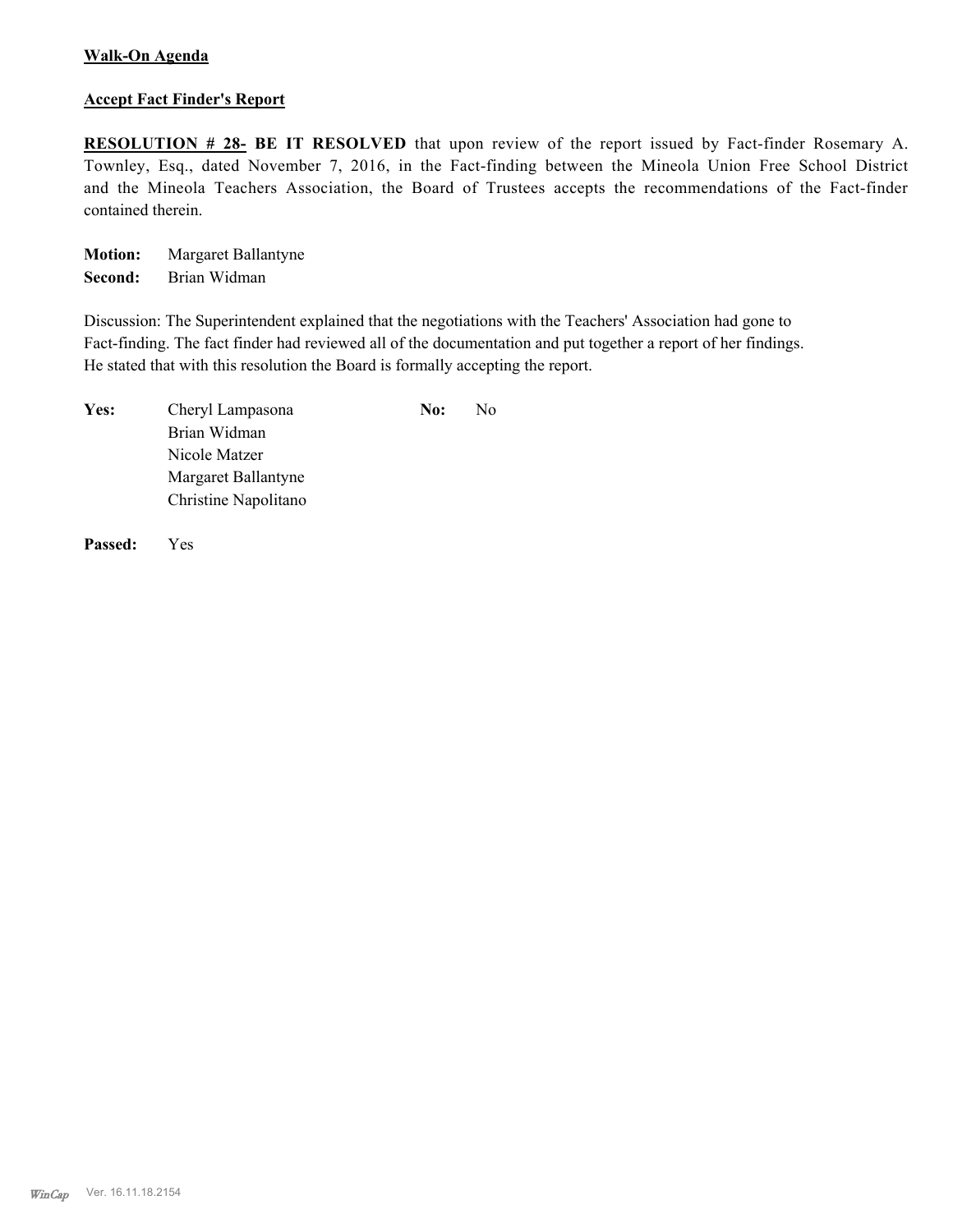### **K. Superintendent's Report**

Superintendent of Schools' Reports for 11/10/16 Presentations:

1. Survey Results- College and Career Readiness Survey and Engagement Survey- this presentation will take place a future meeting

2. Update on Parent Outreach

Tonight's first presentation is "21st Century Outreach" by Matthew Gaven. \*This presentation can be found on the district website on the Board of Education page, under presentations. Mr. Gaven started by displaying the Board Goal- Develop a comprehensive series of activities that actively engage parents in the District Mission. He explained the "strategy": provide parents with relevant, engaging and timely updates on activities and programs that exemplify the mission. Mr. Gaven stated that these can be both planned and unanticipated. Methods of Spreading the Mission: In-person events, Notification Systems, Video content, District Website, Calendar and Mineola Outreach. Mr. Gaven displayed a chart of the number of "In-Person Events' for 2016- 2017. He stated that there are 216 events listed on the calendar and added that this does not take into account the over 700 athletic events for the year. These events help build community and pride.

Notification Systems- "School Messenger"- it was reported that since September there have been 81,000 messages sent. Twitter has become an unanticipated method of notification. Mr. Gaven encouraged twitter users to tweet to @MineolaUFSD.

Video Content- Roble Media- there are  $170 +$  classroom based content and  $15 +$  programmatic summary videos. Highlights include AP Psychology and Interactive video experiences.

Open-Mic- this is a new partner; creates custom videos "shows"; monthly episodes featuring our "content"; there have been 315 views of our pilot.

Website- www.mineola.k12.ny.us; provides parents with a massive amount of information including calendar, Board policies, supply lists and the list goes on.

Under construction- web-based digital profile and You Tube channel- MC2 Mineola's Creative Content: devise and maintain a website that showcases unique district programs and provides samples of student work. Outreach- print newsletter sent to all community stakeholders four times per year. District print Calendar

Next Steps: Survey the stakeholders to determine what is useful Complete digital profile Continue You tube channel Design system to keep all up to date Reinforce all twitter users to tweet to @MineolaUFSD Leverage student and parent social media to increase twitter reach Institute a Realtor Breakfast to showcase our digital resources to be shared with potential home buyers

Our most important ambassadors are our students.

Mr. Gaven asked for Board questions/comments. Nicole Matzer is thankful for all of the information that is sent out. Her one concern is that the robo-calls are very repetitive and people receive the same message on multiple numbers. Ms. Matzer asked if a survey could be sent out to families to determine what number they wish to be contacted on. Christine Napolitano is amazed at all of the information that is available to the community. She suggested that a list of instructions be put together to teach people to use twitter. Margaret Ballantyne agreed with that idea and felt it might make using twitter less intimidating to some people. Ms. Napolitano stated that she has talked about using twitter at the PTA meetings but feels we need to find a way